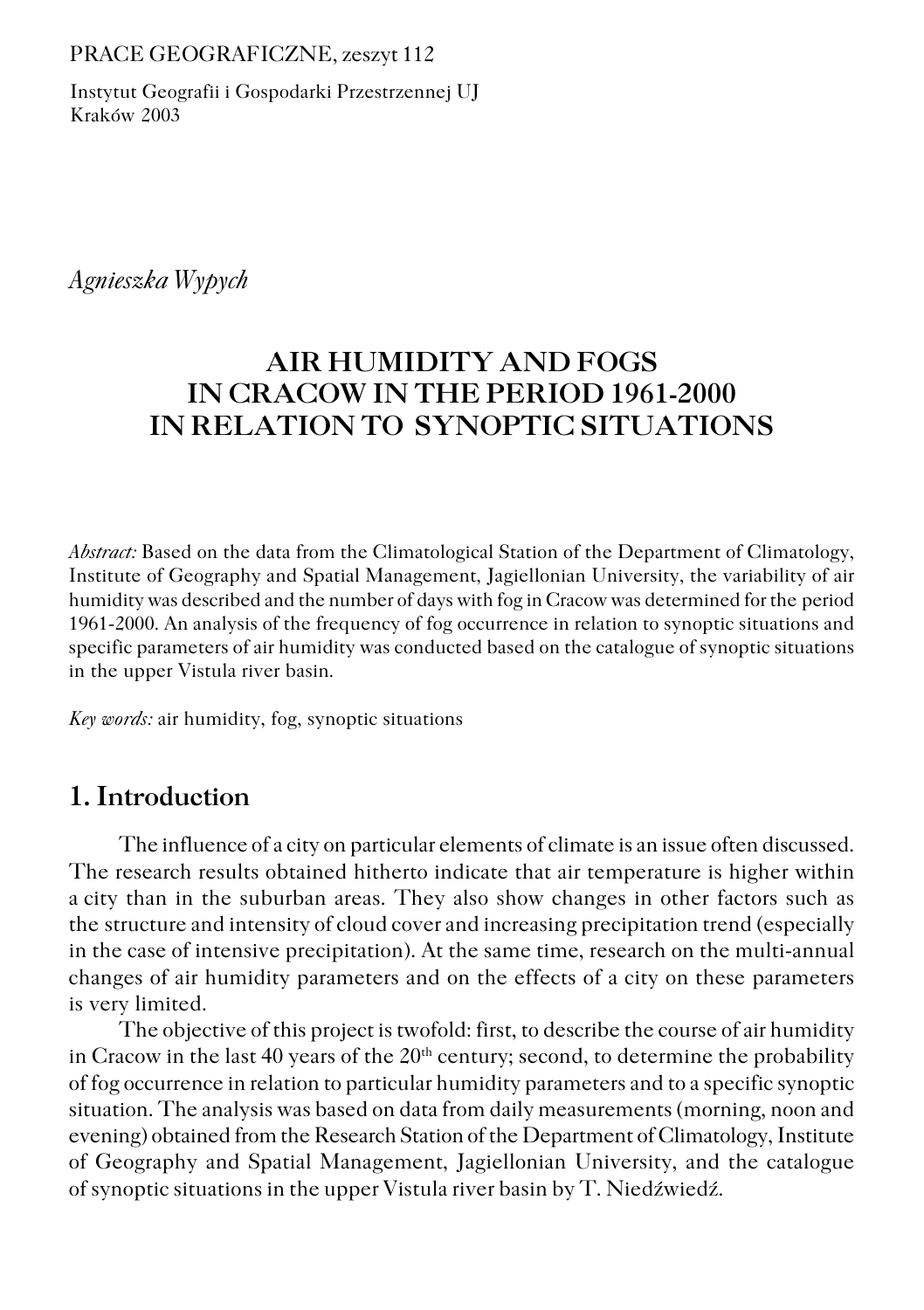# **2. Characteristics of humidity conditions in Cracow in the years 1961−2000**

A non−ventilated psychrometer, placed in a standard Stevenson's shelter attached to the NNW wall of the station's building, 12 meters above the ground, was used to collect the data. The multi−annual changes of air humidity parameters and their annual variability were characterised based on these data. To ensure homogeneity of the analysed data, the same calculation method chosen from psychrometric and hygrometric tables was employed for the whole period. The analysis was done for the average daily, monthly and annual values.

#### **2.1. Multi−annual variability of air humidity parameters**

The courses of air humidity parameters showed significant year−to−year variations (Fig. 1a, b and c). It is possible to describe their tendencies during the aforementioned period.

Water vapour pressure (e) has the least variable multi−annual course of average yearly values (Fig. 1a). The standard deviation of the multi-annual average ( ${\rm e}_{_{\rm av}}$ =9.7 hPa) was just 0.38 hPa. The lowest value in the examined period was 9.1 hPa (in 1976 and 1980) and the highest value was 10.6 hPa (in 1989). The variability range of average monthly values did not exceed 5.0 hPa. The highest variability was recorded in July (in 1979 – 13.1, and in 1972 – 18.0 hPa). Water vapour pressure shows a very slightly increasing trend, just 0.3 hPa during the considered period. Interestingly, a decrease of values was observed in autumn months (September and November by 0.3 and 0.5 hPa, respectively).

The average multi−annual value of relative air humidity (f) for the examined period was 78%. The highest annual averages (f<sub>av</sub>>80%) were recorded in the 1960s (f<sub>av</sub>= 82% in 1962, 1966 and 1968), and the lowest in the early 1990s ( $f_{\text{av}}$ =74% in 1992 and 1993). Therefore, a decreasing trend was evident (Fig. 1b). The mean annual value of relative air humidity in Cracow decreased by 6% over the last 40 years. Mostly the multi−annual courses of mean monthly relative air humidity in May and February (a decline by 10 and 9% respectively) were responsible for that. The values of monthly means were differentiated most in May and least in December (standard deviation  $s=\pm 5$  and  $\pm 3\%$  respectively).

There was insignificant variability in the multi−annual saturation deficit (d), (Fig. 1c). The variability coefficient for the examined period was 14.2%. The variability range was 2.4 hPa with the lowest and highest mean annual value of saturation deficit d=3.1 hPa and 5.5 hPa in 1965 and 1992, respectively. The multi-annual average ( $\rm{d_{av}}$ ) was 4.1 hPa. The periods 1981−1983 and 1990−1994 were especially interesting in the multi−annual course of saturation deficit. During these periods the annual averages exceeded 4.5 hPa (with the highest values at 5.2 hPa in 1983 and 5.5 hPa in 1992). Those two periods, similarly as another increase in the annual average of saturation deficit since 1998, had significant effect on the positive value of the trend line equation (Fig. 1c). The increase in the value of saturation deficit of air humidity was 1.3 hPa in the 40−year examined period. The highest increase of this value in the above period occurred in August and in May (3.1 and 3.0 hPa, respectively). Summer months had also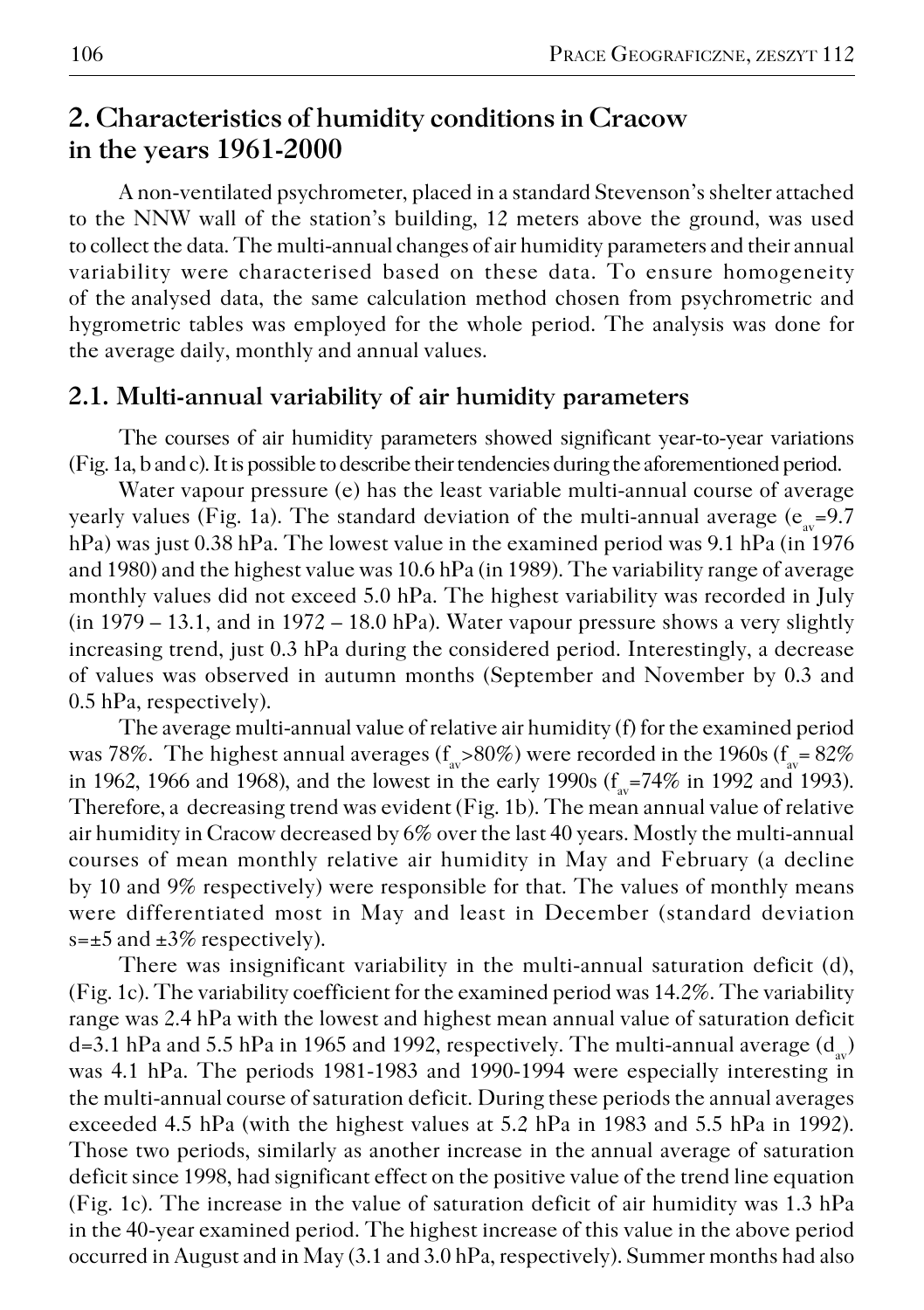

Fig. 1. Multi−annual course of: a. vapour pressure in Cracow (1961−2000) b. relative air humidity in Cracow (1961−2000); c. saturation deficit in Cracow (1961−2000). Straight line – the linear trend

Ryc.1. Wieloletni przebieg: a. prężnosci pary wodnej w Krakowie (1961−2000), b. wilgotności względnej powietrza w Krakowie (1961−2000), c. niedosytu wilgotności w Krakowie (1961−2000). Linia prosta – trend liniowy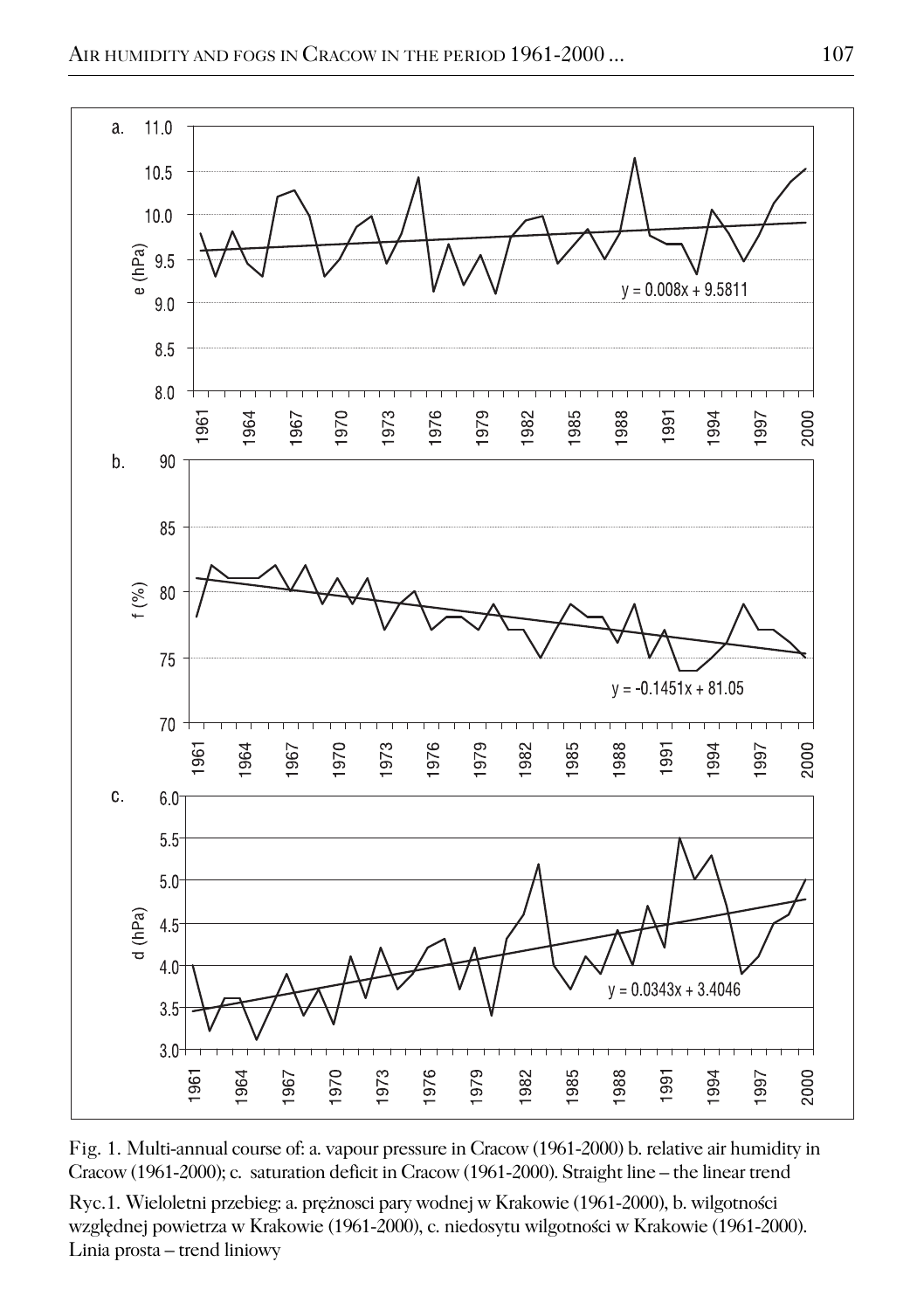the greatest variability of the average monthly values. The range of changes was 10.0 hPa in July and 9.8 hPa in August.

### **2.2. Annual course of air humidity parameters**

The annual courses of saturation deficit and water vapour pressure correlate with the annual course of air temperature. The highest values of these parameters were recorded in summer (June−August) and the lowest in January (Fig. 2a and c). Relative air humidity had the highest values in winter (November−December) and the lowest in spring (April−June) (Fig. 2b). Relative air humidity had the highest (from 70% in May to 86% in December) and saturation deficit the lowest (1.0 hPa in December and January, 8.2 hPa in July) variations in the average monthly values.

The annual courses based on mean daily values of the subsequent days in a year showed less regularity (Fig. 2). Saturation deficit and relative air humidity were subject to most significant variations during the entire year and especially in the warm half−year. Water vapour pressure varied little, some minimal fluctuations occurred in summer (July, August).

### **2.3. Frequency of occurrence of specific values of air humidity parameters**

Values in the range from 3.1 to 6.0 hPa and from 6.1 to 9.0 hPa were the most frequent ones valueof water vapour pressure (22.4 and 24.4%, respectively; Tab. 1). The probability that greater values (9.1-18.0 hPa) may occur is high (45%). Values from other ranges were rare. It is worth noting that the mean daily value of water vapour pressure higher than 24.0 hPa was noted only twice in the examined period.

The values of relative air humidity Tab. 2) usually fell within the range of 71−80% (28.3% of all cases) and 81−90% (32.1% of all cases). The probability of air humidity

| Tab. 1. Frequency of particular |
|---------------------------------|
| vapour pressure (e) values      |
| in Cracow (1961-2000)           |

Tab. 1. Częstość występowania określonych wartości prężności pary wodnej (e) w Krakowie (1961−2000)

| e (hPa)       | frequency $(\% )$ |
|---------------|-------------------|
| $0.0 - 3.0$   | 3.4               |
| $3.1 - 6.0$   | 22.4              |
| $6.1 - 9.0$   | 24.4              |
| $91 - 120$    | 17.5              |
| 12.1-15.0     | 16.9              |
| $15.1 - 18.0$ | 10.6              |
| 18.1-21.0     | 4.2               |
| 21 1 24 0     | 0.3               |
| >24.0         | 0.0               |

Tab. 2. Frequency of particular relative air humidity (f) values in Cracow (1961−2000)

> Tab. 2. Częstość występowania określonych wartości wilgotności względnej powietrza (f) w Krakowie (1961−2000)

| f $(\% )$  | frequency $(\% )$ |
|------------|-------------------|
| $<$ 40     | 0.0               |
| 41-50      | 0.8               |
| 51-60      | 6.6               |
| 61-70      | 18.2              |
| 71-80      | 28.3              |
| 81-90      | 32.2              |
| $91 - 100$ | 13.9              |
|            |                   |

Tab. 3. Frequency of particular saturation deficit (d) values in Cracow (1961−2000)

Tab. 3. Częstość występowania określonych wartości niedosytu wilgotności (d) w Krakowie (1961−2000)

| d (hPa)       | frequency (%) |
|---------------|---------------|
| $0.0 - 4.0$   | 61.1          |
| $4.1 - 8.0$   | 23.4          |
| $8.1 - 12.0$  | 11.1          |
| $12.1 - 16.0$ | 3.6           |
| 16.1-20.0     | 0.7           |
| 201-24.0      | 0.1           |
| >24.0         | 0.0           |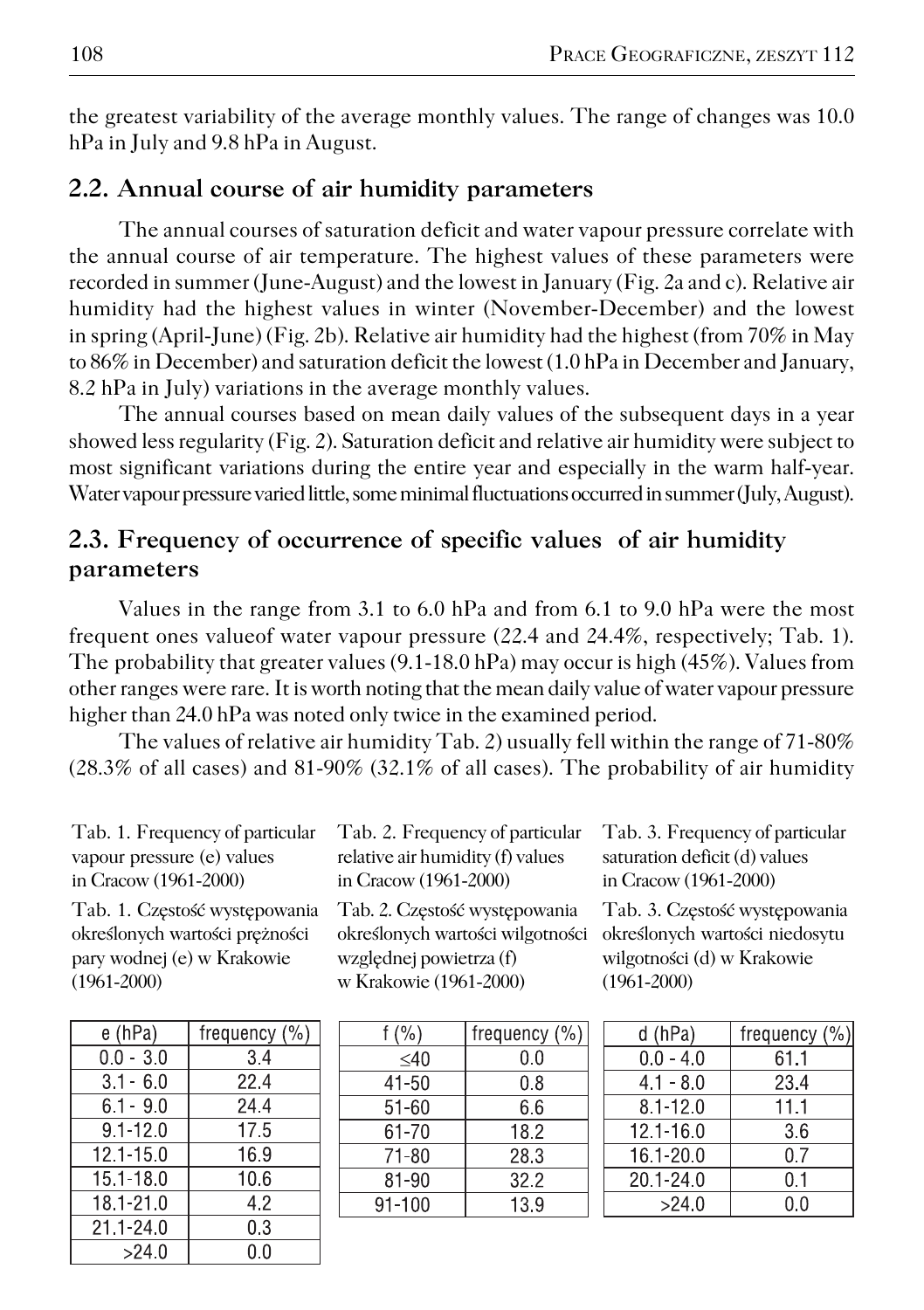



Ryc. 2. Przebieg roczny parametrów wilgotności powietrza w Krakowie (1961−2000): a. prężność pary wodnej (e); b. wilgotność względna (f); c. niedosyt wilgotności (d)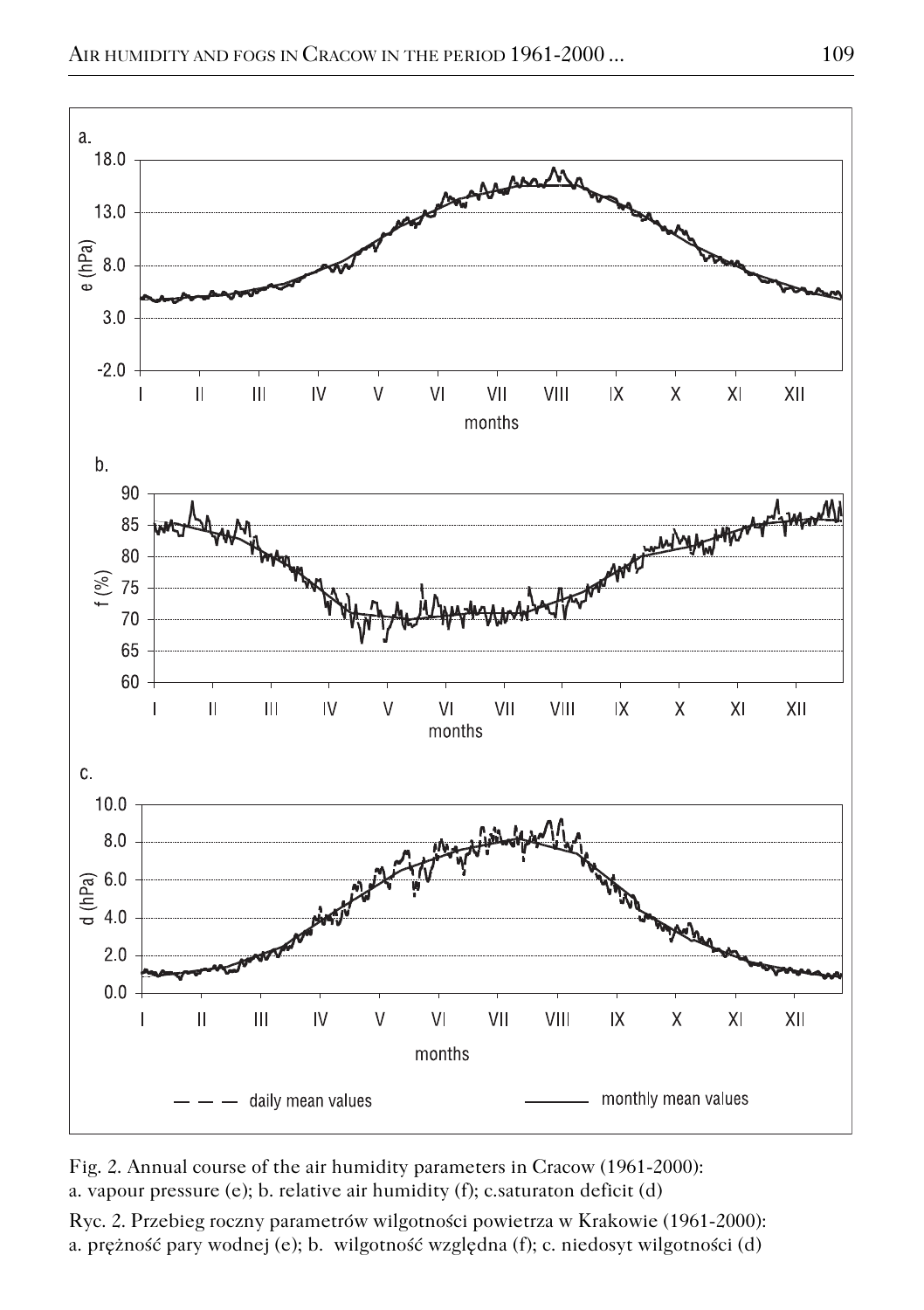values being higher than 61% was close to 93%. Therefore, values lower than that occurred very rarely. The f value <40% was noted on one day only during the 40 years of data collection.

Saturation deficit is characterised by an asymmetric distribution of values (Tab. 3). Values falling in the range of 0.0−4.0 hPa constituted more than a half of all cases, and more than 90% of d values  $\leq 12.0$  hPa. The probability of saturation deficit value being higher than 20.0 hPa is 0.1%. During the examined 40 years, just 18 days with such values were noted.

### **3. Fogs in Cracow**

Fog is an atmospheric phenomenon created by many factors. Cracow is located in a narrow section of the Vistula river valley and surrounded by low hills. Additionally, there are numerous rivers in the city and its surroundings. All those factors increase air humidity and favour fog formation and persistence. The average number of days with fog in Cracow in the period 1861−1960 was 60, and it fluctuated from 8 to 214 days (in 1921 and 1869, respectively) (Morawska 1966).

Based on data from three measurement terms (morning, noon and evening), the number of days with fog and the frequency of fog occurrence in Cracow were calculated for the period 1961−2000.

During the 40−year period, average annual number of days with fog was 54.6 (Tab. 4) and fluctuated from 130 to 15 days (in 1963 and 1992, respectively). A high frequency of fog occurrence was typical for the first decade of the examined period (1961−1970) – on



Fig. 3. Multi−annual course of the number of days with fog in Cracow (1961−2000) Ryc. 3. Wieloletni przebieg liczby dnie z mgłą w Krakowie (1961−2000)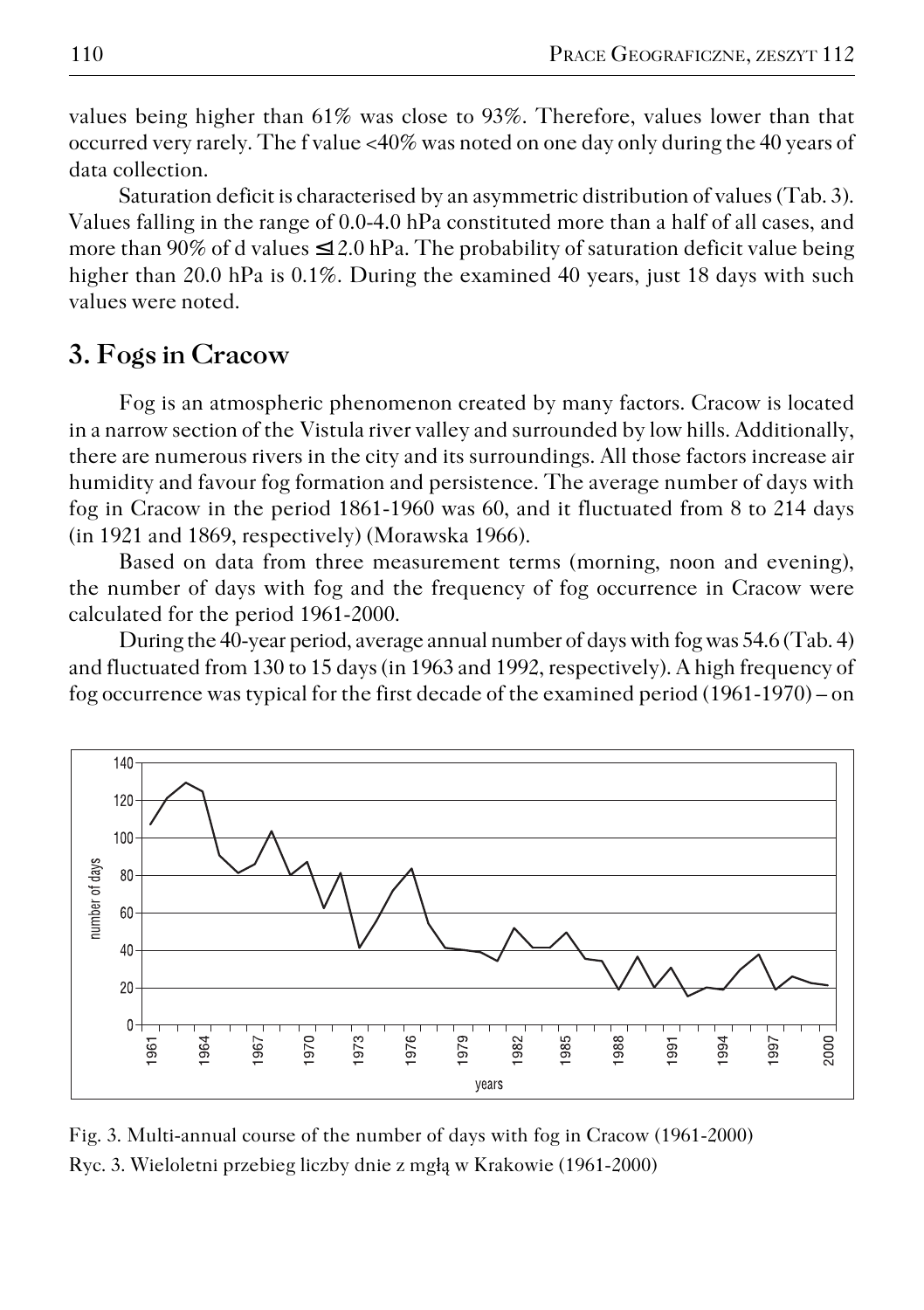|        | I               | $\overline{\mathbb{I}}$ | $\mathbf{  }$  | IV                      | V                | VI             | VII            | VIII             | IX               | χ               | ΧI               | XII              | year            |
|--------|-----------------|-------------------------|----------------|-------------------------|------------------|----------------|----------------|------------------|------------------|-----------------|------------------|------------------|-----------------|
| 1961   | 23              | 20                      | 7              | $\overline{4}$          | $\mathbf{1}$     | 1              | 0              | 0                | $\overline{1}$   | $\overline{15}$ | $\overline{18}$  | 17               | 107             |
| 1962   | 19              | 13                      | 15             | 4                       | 0                | 0              | 1              | 3                | 7                | 27              | 15               | 17               | 121             |
| 1963   | 27              | 24                      | 12             | 6                       | 6                | 0              | 1              | 3                | 9                | 13              | 9                | 20               | 130             |
| 1964   | 22              | 12                      | 17             | 10                      | 0                | 1              | $\overline{2}$ | $\overline{c}$   | 9                | 7               | 21               | 22               | 125             |
| 1965   | 17              | 11                      | 15             | $\overline{c}$          | $\overline{c}$   | 0              | $\mathbf 0$    | 0                | $\overline{2}$   | 21              | 12               | 9                | 91              |
| 1966   | 14              | 15                      | 10             | 9                       | 3                | 0              | $\overline{c}$ | 1                | $\mathbf{0}$     | 9               | 10               | 8                | 81              |
| 1967   | 9               | 7                       | 6              | 6                       | 1                | 0              | 0              | $\overline{c}$   | 8                | 16              | 16               | 15               | 86              |
| 1968   | 17              | 14                      | 8              | 1                       | 3                | 1              | 0              | 4                | 9                | 16              | 14               | 16               | 103             |
| 1969   | 15              | 9                       | 8              | $\overline{c}$          | $\overline{c}$   | 4              | $\mathbf 0$    | 1                | 1                | 16              | 13               | 9                | 80              |
| 1970   | 18              | 15                      | 10             | 6                       | 3                | $\overline{c}$ | 0              | 3                | 4                | 8               | 11               | 7                | 87              |
| 1971   | $\overline{16}$ | $\overline{5}$          | 7              | $\overline{0}$          | $\overline{1}$   | $\overline{0}$ | $\overline{0}$ | 0                | 3                | $\overline{12}$ | $\overline{10}$  | $\overline{8}$   | 62              |
| 1972   | 15              | 12                      | 5              | 3                       | 0                | 1              | 3              | 1                | 4                | 9               | 6                | 22               | 81              |
| 1973   | 13              | 5                       | 5              | $\overline{0}$          | $\mathbf{0}$     | 0              | 0              | 0                | 1                | 10              | $\overline{4}$   | 3                | 41              |
| 1974   | 13              | 9                       | 5              | $\mathbf 0$             | 1                | 0              | $\mathbf 0$    | 4                | 6                | 3               | 6                | 8                | 55              |
| 1975   | 7               | 5                       | 10             | 4                       | 3                | 1              | 0              | 1                | 6                | 10              | 14               | 11               | 72              |
| 1976   | $\overline{4}$  | 19                      | 14             | 6                       | 1                | 0              | 1              | 0                | 5                | 15              | 12               | 7                | 84              |
| 1977   | 9               | 9                       | 4              | 1                       | 0                | 0              | 0              | 1                | 5                | 15              | 3                | $\overline{7}$   | 54              |
| 1978   | 6               | 3                       | 5              | $\overline{c}$          | 1                | 0              | 0              | 0                | 1                | 11              | $\overline{7}$   | 5                | 41              |
| 1979   | 8               | $\overline{7}$          | 5              | $\overline{c}$          | 0                | 0              | 0              | 1                | 5                | 4               | $\overline{4}$   | 4                | 40              |
| 1980   | 10              | 8                       | 3              | 1                       | 0                | 1              | 0              | $\overline{c}$   | 8                | $\overline{c}$  | $\overline{c}$   | $\overline{c}$   | 39              |
| 1981   | $\overline{8}$  | $\overline{3}$          | $\overline{3}$ | $\overline{\mathbf{1}}$ | $\overline{1}$   | $\overline{0}$ | $\overline{0}$ | $\overline{0}$   | $\overline{6}$   | $\overline{6}$  | $\overline{2}$   | $\overline{4}$   | $\overline{34}$ |
| 1982   | 12              | 9                       | 0              | $\mathbf 0$             | 0                | 0              | 0              | 0                | 8                | 11              | 8                | 4                | 52              |
| 1983   | $\overline{c}$  | 4                       | 4              | $\overline{c}$          | 1                | 0              | 0              | 1                | 4                | 3               | 9                | 11               | 41              |
| 1984   | $\overline{4}$  | $\overline{c}$          | $\overline{c}$ | 1                       | 0                | 0              | 0              | 1                | 7                | 3               | 13               | 8                | 41              |
| 1985   | 9               | 1                       | 9              | $\overline{0}$          | 1                | 0              | 1              | 1                | 0                | 14              | 5                | 8                | 49              |
| 1986   | $\overline{c}$  | 3                       | 4              | 1                       | 0                | 0              | $\mathbf 0$    | $\overline{c}$   | 4                | 6               | 11               | $\overline{c}$   | 35              |
| 1987   | 5               | 10                      | 4              | 1                       | 1                | 0              | 0              | 0                | 1                | 6               | $\overline{c}$   | 4                | 34              |
| 1988   | 5               | 0                       | 4              | 1                       | 0                | 1              | 0              | 1                | 1                | 5               | 1                | 0                | 19              |
| 1989   | 5               | 3                       | $\overline{4}$ | 3                       | 0                | 0              | 1              | 0                | 8                | $\overline{4}$  | 6                | $\overline{c}$   | 36              |
| 1990   | 3               | $\overline{4}$          | 0              | 1                       | 0                | 1              | 0              | 0                | 0                | 8               | 3                | 0                | 20              |
| 1991   | $\overline{4}$  | $\overline{3}$          | $\overline{6}$ | $\overline{1}$          | $\overline{1}$   | $\overline{1}$ | $\overline{0}$ | $\overline{2}$   | $\overline{0}$   | $\overline{3}$  | $\overline{4}$   | 6                | $\overline{31}$ |
| 1992   | 3               | $\overline{c}$          | 1              | 0                       | $\pmb{0}$        | 0              | 0              | 0                | $\overline{c}$   | 0               | 3                | 4                | 15              |
| 1993   | $\overline{0}$  | 0                       | 1              | $\overline{c}$          | 1                | 1              | $\overline{c}$ | 0                | 0                | 6               | 6                | 1                | 20              |
| 1994   | 1               | 3                       | $\overline{c}$ | $\mathbf 0$             | 0                | 0              | $\mathbf{0}$   | 0                | 5                | 5               | 1                | $\overline{c}$   | 19              |
| 1995   | $\overline{c}$  | $\overline{c}$          | 1              | 1                       | 0                | 1              | 0              | 0                | 3                | 11              | 6                | 3                | 30              |
| 1996   | $\overline{4}$  | 4                       | 4              | 3                       | 1                | 0              | 1              | 1                | 3                | 4               | 3                | 10               | 38              |
| 1997   | 7               | 1                       | 1              | 0                       | 0                | 0              | 0              | 0                | $\overline{c}$   | 0               | $\overline{c}$   | 6                | 19              |
| 1998   | 10              | 0                       | 1              | 1                       | 0                | 0              | 0              | 1                | $\overline{c}$   | 1               | 5                | 5                | 26              |
| 1999   | 6               | 0                       | 1              | 0                       | 0                | 1              | 0              | 1                | $\overline{c}$   | 3               | 5                | 3                | 22              |
| 2000   | 0               | 1                       | $\overline{c}$ | 1                       | 0                | 0              | 0              | 1                | 1                | 4               | $\overline{c}$   | 9                | 21              |
| medium | 9.4             | 6.9                     | 5.6            | $\overline{2.2}$        | $\overline{0.9}$ | 0.5            | 0.4            | $\overline{1.0}$ | $\overline{3.8}$ | 8.6             | $\overline{7.6}$ | $\overline{7.7}$ | 54.6            |

Tab. 4. Number of days with fog in Cracow in the years 1961−2000

Tab. 4. Liczba dni z mgłą w Krakowie w latach 1961−2000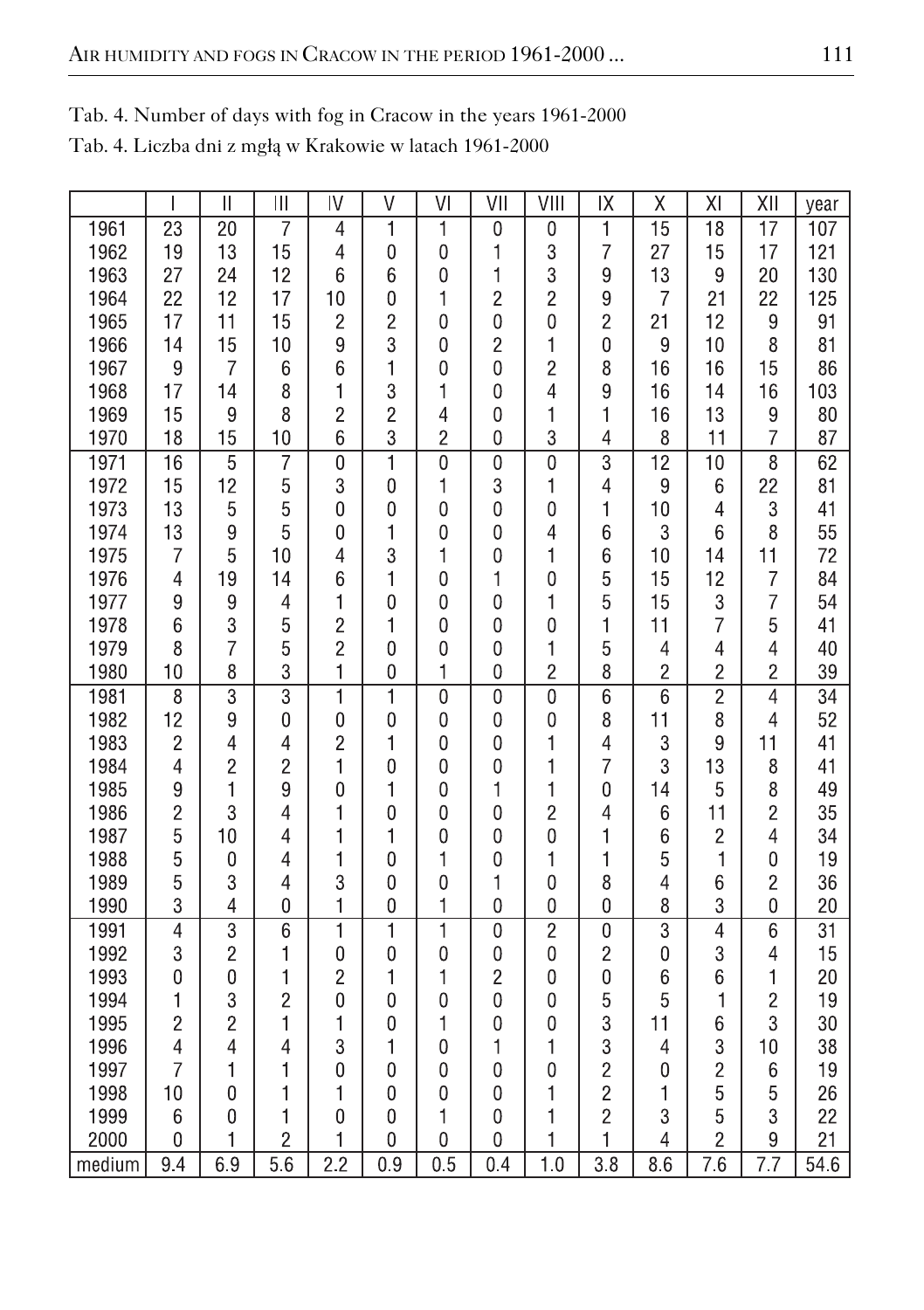average 101 days with fog a year. The number of days with fog decreased significantly in the following decades (to just 24 days in 1991−2000) (Fig. 3). The probability of fog occurrence dropped from 28% in the 1960s to 7% in the 1990s.

The monthly average number of days with fog fluctuated from 0.4 in July to 8.6 in October and 9.4 in January (Tab. 4). During the entire examined period, the number of days with fog in summer months (May−August) was never more than 5. Therefore, the cold half−year (October−March) plays a dominant role in the declining trend.

# **4. Relation between synoptic situations, air humidity and fog occurrence in Cracow**

The analysis of the catalogue of synoptic situations for the upper Vistula river basin suggests that an anticyclonic wedge –  $K_a$ , a west cyclonic situation -  $W_c$ , and a cyclonic trough –  $\text{B}_\text{c}$  dominated in the period 1961-2000 (11.8%, 10.7% and 10.1% of days, respectively). A central cyclonic situation  $\mathrm{C}_\mathrm{c}$  comprised just a little more than 1% of all cases. Cyclonic situations with the advection of air from the north, north−east and east were equally rare (2−3% of all days).

Anticyclonic situations favour fog formation. The highest probability of fog occurrence was associated with an anticyclonic wedge –  $\mathrm{K}_\mathrm{a}$  (15%), and with anticyclonic situation with air masses advection from the south-west  $\mathrm{SW}_\mathrm{a}(7.6\%)$ . Fogs also occurred relatively often in a cyclonic trough –  $B_c (8.0\%)$ . An anticyclonic situation with the advection of air masses from the north ( $N_a$ ) was least favourable for fog formation (just 13 cases of days with fog in the 40−year examined period, which is 0.6%).

Most commonly, fogs occurred when saturation deficit (d) did not exceed 4.0 hPa – 89.6% of all cases, and 15% of them were associated with an anticyclonic wedge. Equally favourable conditions for fog formation existed when water vapour pressure fluctuated in the range from 6.1 to 9.0 hPa and from 3.1 to 6.0 hPa (33.2% and 30.6 % of days with fog, respectively). In both situations an anticyclonic wedge played the dominant role (29.3 and 16.6% of all cases, respectively). Relative humidity higher than 81% also favoured fog creation processes (85% of days with fog); and the highest probability was associated, similarly as with other cases, with an anticyclonic wedge.

#### **5. Conclusion**

Both the multi−annual and annual courses of air humidity parameters in Cracow showed clear variability. The highest fluctuations were noted for saturation deficit and relative air humidity. The variability of water vapour pressure was lower. There was an evident decreasing trend in relative air humidity, which was associated with increasing air temperature and continued urban development (i.e. increase of concrete and paved surfaces).

As the aero−sanitary situation of the city has improved in recent years, a considerable decline in the number of days with fog in Cracow was also noticed. Over the last 40 years of the 20<sup>th</sup> century, the number of days with fog in Cracow decreased significantly and values recorded 40 years ago were 4 times higher than presently observed. A decline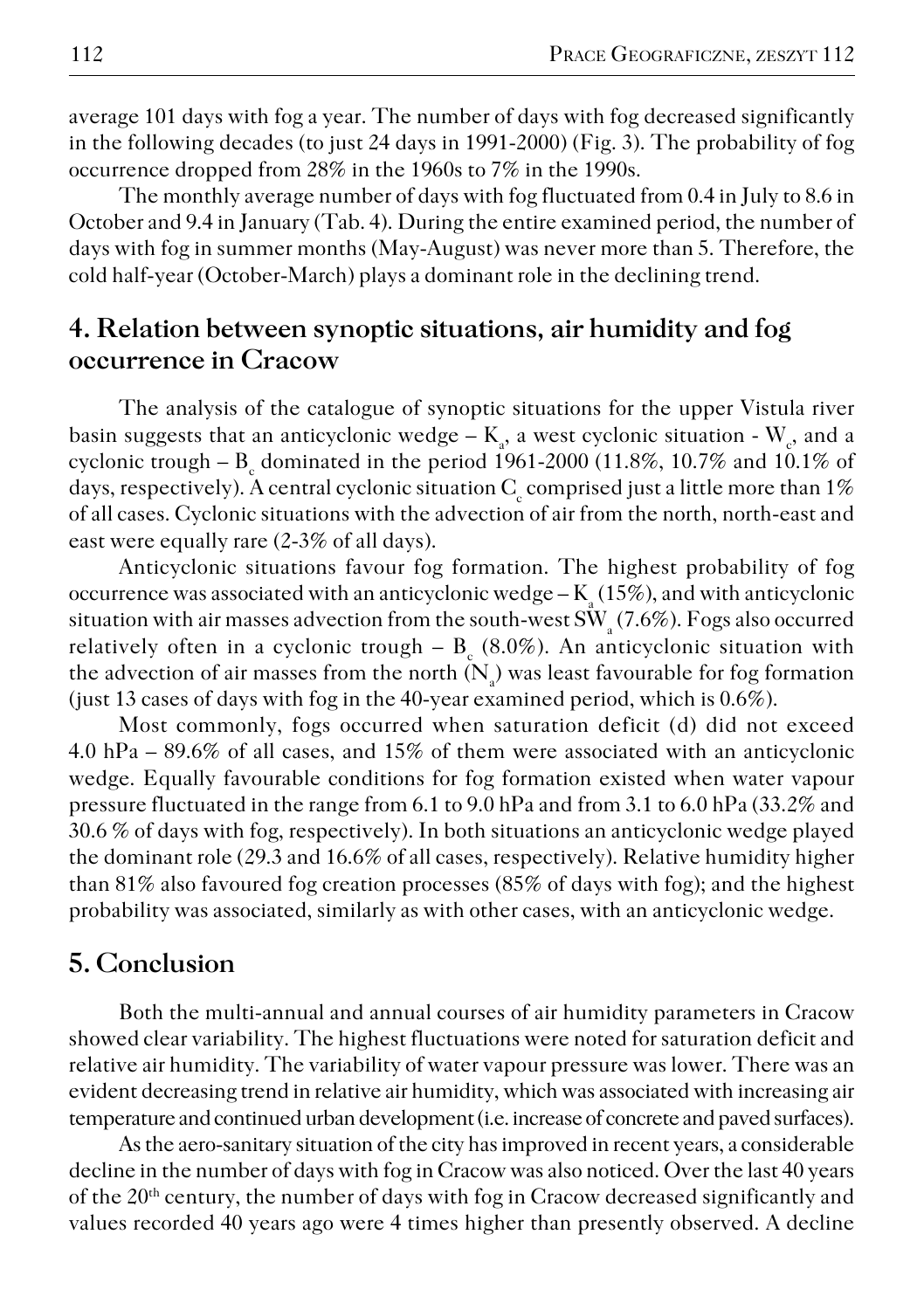in municipal and industrial smoke emissions decreased the number of condensation nuclei, which in turn decreased the probability of fog occurrence.

Anticyclonic situations ( $K_a$ , SW $_a$ ) generated the most favourable conditions for fog formation when relative humidity was around 81−90%, water vapour pressure was in the range from 6.1 to 9.0 hPa, and saturation deficit remained below 4.0 hPa. The probability that these factors occur simultaneously was calculated to be 13% in Cracow.

#### **References**

- Kostyrko K., Szumowski J., Szerszeń A., 1982, *Tablice psychrometryczne i higrometryczne*, PWN, Warszawa.
- Morawska M., 1966, *Mgły w Krakowie (1861−1960)*, Przegl. Geofiz., 11 (19), 3, 171−181.
- Niedźwiedź T., 1988, *Kalendarz sytuacji synoptycznych dla dorzecza górnej Wisły (1951−1985)*, Zesz. Nauk. UJ, Prace Geogr. 71, 31−86.
- Niedźwiedź T., *Kalendarz sytuacji synoptycznych dla dorzecza górnej Wisły (1986−2000),* a computer file provided by the author.
- Trepińska J., Kowanetz L., 1997, *Wieloletni przebieg średnich miesięcznych wartości temperatury powietrza w Krakowie (1792−1995)*, [in:] J. Trepińska (ed.) *Wahania klimatu w Krakowie (1792−1995),* Wyd. IGiGP UJ, Kraków, 99−130.

# **Wilgotność powietrza i mgły w Krakowie w latach 1961−2000 na tle sytuacji synoptycznych**

#### **Streszczenie**

Artykuł prezentuje charakterystykę warunków wilgotnościowych i mgieł w Krakowie w latach 1961−2000, oraz związki między sytuacjami synoptycznymi, wilgotnością powietrza i powstawaniem mgły. Analiza została oparta na danych ze Stacji HistorycznejZakładu Klimatologii IG i GP UJ w Krakowie (Ogród Botaniczny) z trzech głównych terminów pomiarowych, a także na katalogu sytuacji synoptycznych dla dorzecza górnej Wisły T. Niedźwiedzia.

Zmienność parametrów wilgotności powietrza jest widoczna zarówno w przebiegu wieloletnim jak też rocznym. Największe fluktuacje są obserwowane dla wilgotności względnej i niedosytu wilgotności. Wyraźny trend spadkowy dla wilgotności względnej był skutkiem wzrostu temperatury spowodowanego rozwojem miasta. W ostatnich latach poprawiła się sytuacja aerosanitarna miasta i zaobserwowano spadek liczby dni z mgłą.